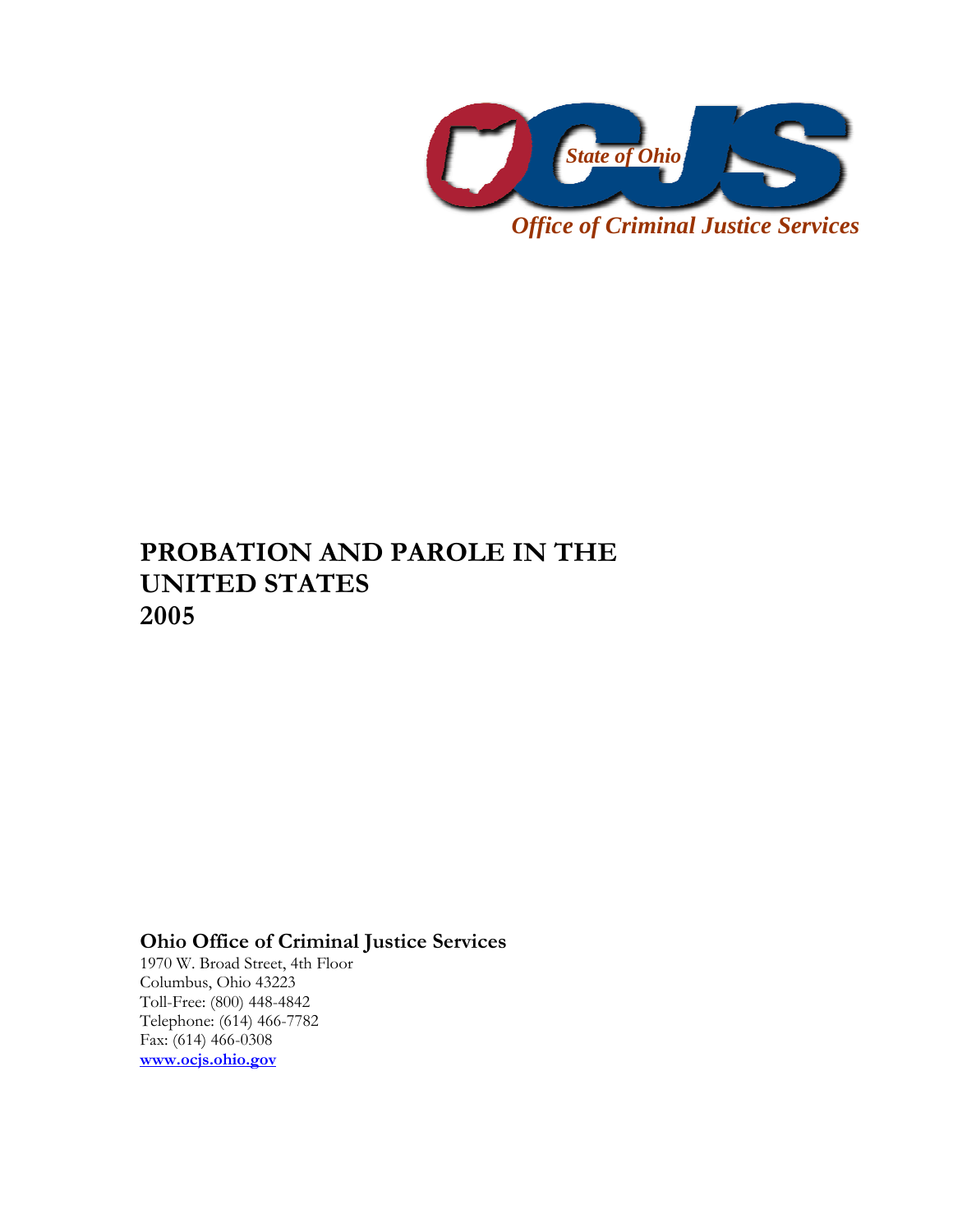### **PROBATION AND PAROLE IN THE UNITED STATES, 2005**

In December 2006 the Bureau of Justice Statistics released the bulletin *Probation and Parole in the United States, 2005.* Data come from the 2005 Annual Probation Survey and the 2005 Annual Parole Survey, as well as from the Administrative Office of the U.S. Courts.

Probationers are defined here as criminal offenders who have been sentenced to a period of correctional supervision in the community in lieu of incarceration. Parole is defined as a period of conditional supervised release (determined by a parole board or by mandatory conditional release) following a prison term.

The following are highlights taken from this report.

- In 2005, the total federal, state, and local adult correctional population (incarcerated or in the community) grew 0.9 percent to more than seven million. About one in every 32 adults were incarcerated or on probation or parole at yearend 2005.
	- o Probation population increased 0.5 percent to 4,162,536.
	- o Parole population increased 1.6 percent to 784,408.
- The rate of U.S. adult residents under correctional supervision nearly tripled between 1980 and 2005.
	- o Despite the increase in total estimated correctional population from 2004 to 2005, the rate of adults under correctional supervision in 2005 (3,156 per 100,000 adult residents) remained about the same as in 2004.
- Although the prison population was the fastest-growing correctional population between 1990 and 2005, probationers accounted for 53 percent of the total increase in the correctional population since 1990.
- Probationers accounted for 58 percent of all persons under correctional supervision in 2005, with the remainder of the correctional population consisting of parolees (11 percent), prisoners (20 percent), and jail inmates (10 percent).

#### **Probation statistics**

- At yearend 2005, the probation supervision rate was 1,858 probationers per 100,000 adult U.S. residents, or approximately one in every 54 adults.
- The probation population increased 0.5 percent in 2005, which is the smallest increase in this population in the last 26 years.
- Texas, California, Ohio, Michigan, Pennsylvania, and Illinois had six of the 10 largest probation populations in the U.S. at yearend 2005, accounting for 37 percent of all probationers.
	- o Ohio ranked fourth in the total number on probation, with 239,036. This represents an increase of 3.6 percent from January 1, 2005 to December 31, 2005.
	- o In terms of the rate of persons on probation, Ohio ranked fifth 2,745 persons per 100,000 adult U.S. residents were under correctional supervision in 2005.